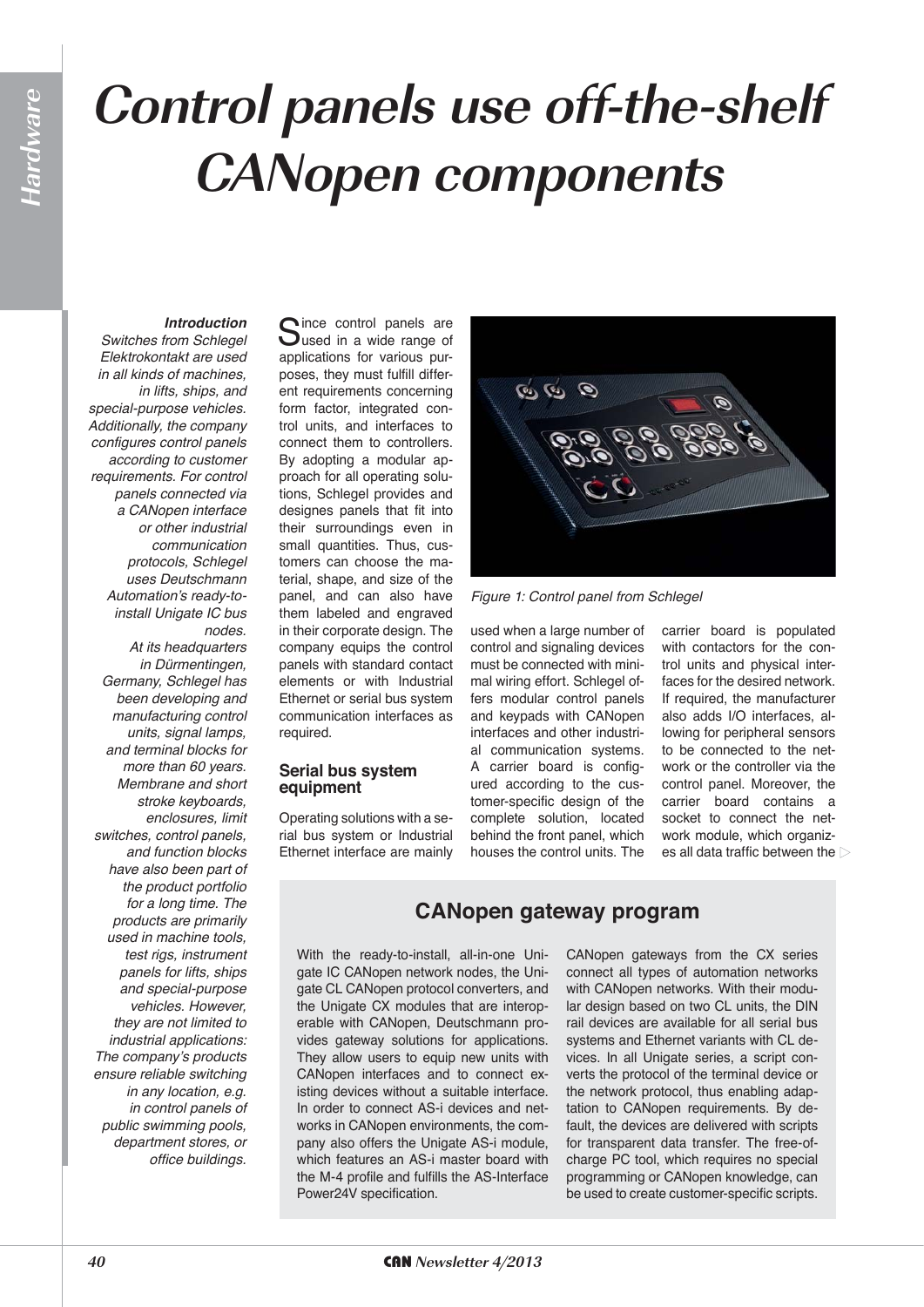DC2007



**BERGHOF** 

В

**DC2000 Dialog Controller**  Powerful CODESYS V3 Display-Controller with Multi-Axis-Function

CONTROLS | NEW PRODUCT 2013

**DC2004** 

 $0 0 0$ 

# **Basic system features CAN Bus and EtherCAT**

The DC2000: An extremely strong CODESYS V3.5 display controller. The powerful 800 MHz ARM controller allows multi axis motion applications controlled by a CODESYS SoftMotion library.

Advanced interfaces, Ethernet and EtherCAT are just some highlights of the controller. CAN Bus combines proven and affordable technique with the latest technologies.

### **More features:**

- $\rightarrow$  realtime controller with minmal cycle times
- → multi-axis controller with CODESYS SoftMotion
- $\rightarrow$  4,3 inch touch display | 7 inch glass display with capacitive touch
- → communication: Ethernet, EtherCAT, PROFINET, CANopen, RS 485, RS232





**Flektrische Automatisierung** Systeme und Komponenter Internationale Fachmesse und Kongress Nürnberg, 26. - 28.11.2013

Visit us in hall 7 | stand 491

Berghof Automationstechnik GmbH Harretstrasse 1 72800 Eningen | Germany controls@berghof.com www.berghof.com



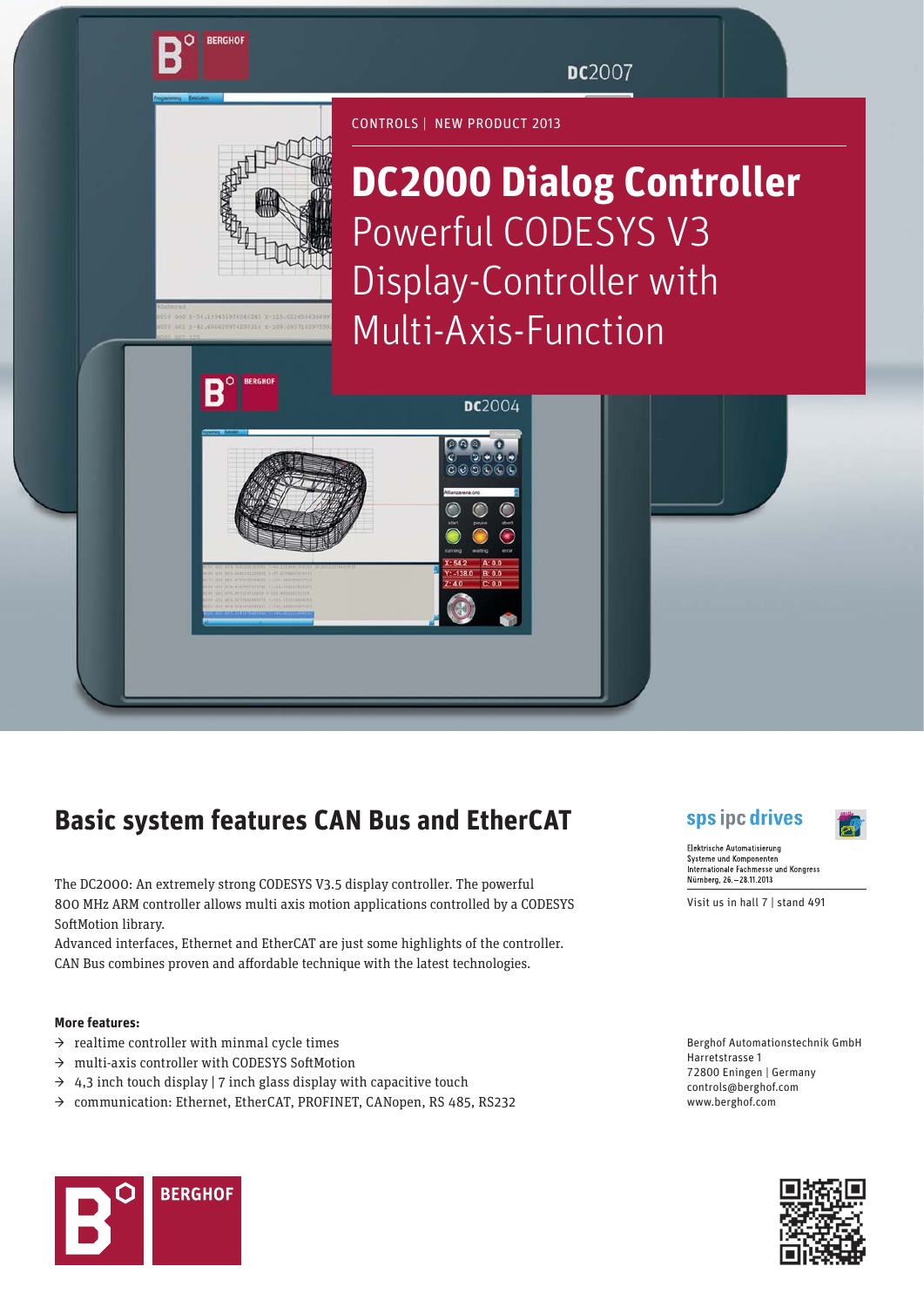#### Galvanic isolation (1000V)



*Deutschmann Automation GmbH & Co. KG Carl-Zeiss-Str. 8 DE-65520 Bad Camberg Tel.: +49-6434-9433-0 Fax: +49-6434-9433-40 info@deutschmann.de*

*Georg Schlegel GmbH & Co. KG Kapellenweg 4 DE-88525 Dürmentingen Tel.: +49-7371-502-0 Fax: +49-7371-502-49 info@schlegel.biz*

> *Links www.deutschmann.de*



*www.schlegel.biz*





*Figure 2: Unigate IC standardized pin assignment*

control panel and the controller through the CANopen protocol. For these network modules, Schlegel uses Deutschmann Automation's ready-to-install Unigate IC network nodes.

# **Economic factor**

"Primarily, we are a manufacturer of control units, terminal blocks, and signal lamps", explained Georg Selig, Project Manager at Schlegel. "Developing serial bus system components is a separate field that requires specific know-how and considerable additional efforts for maintenance, documentation, and certifications." Therefore, Schlegel chose an economically viable solution, cooperating with an external network module specialist who has relevant experience and know-how. "Using Deutschmann's Unigate IC interfaces, we are no longer faced with the costly efforts of proprietary developments", said Selig. "Especially small to medium quantities, which we often deal with when producing customer-specific operating solutions, benefit from using Deutschmann products compared with developing our own solution. This way, we can supply

our customers with mature products within a very short time and at an attractive price. Thanks to the interfaces, we can present the prototype of an operating solution merely three days after receiving an order."

The fact that Schlegel no longer needs staff to maintain and update the network module software is another advantage of the cooperation with Deutschmann: since Deutschmann constantly adapts the nodes to current networkspecific standards and requirements, Schlegel's solutions automatically remain up to date.

# **Multiprotocol solution**

Featuring hardware and software interfaces with the same standardized functionalities, Unigate ICs enable the implementation of multiprotocol solutions. Manufacturers merely need to integrate the adaptation board, which holds a socket for the nodes or implement a socket directly on the device board. Thereby, Schlegel can, for instance, offer an operating solution for various protocol types. They are based on a carrier plate design, e.g. adapting a carrier plate with Ethernet connections for  $a \geq$ 

# **Unigate IC**

Unigate ICs are complete, ready-to-install network nodes that combine a microcontroller, Flash, RAM, and a network controller on a 45 mm x 25 mm footprint in a 32 DIL housing. The miniature interfaces handle the complete communication on the network side, thus significantly relieving the application's microprocessor. The devices are connected to the host processor via a UART interface. In addition to CANopen, the series also covers all standard serial bus systems, Industrial Ethernet protocols and building automation systems such as LonWorks and BACnet/IP. Deutschmann also offers variants with EIA-232 or EIA-485 interfaces for RS-based protocols like Modbus RTU and Modbus ASCII.